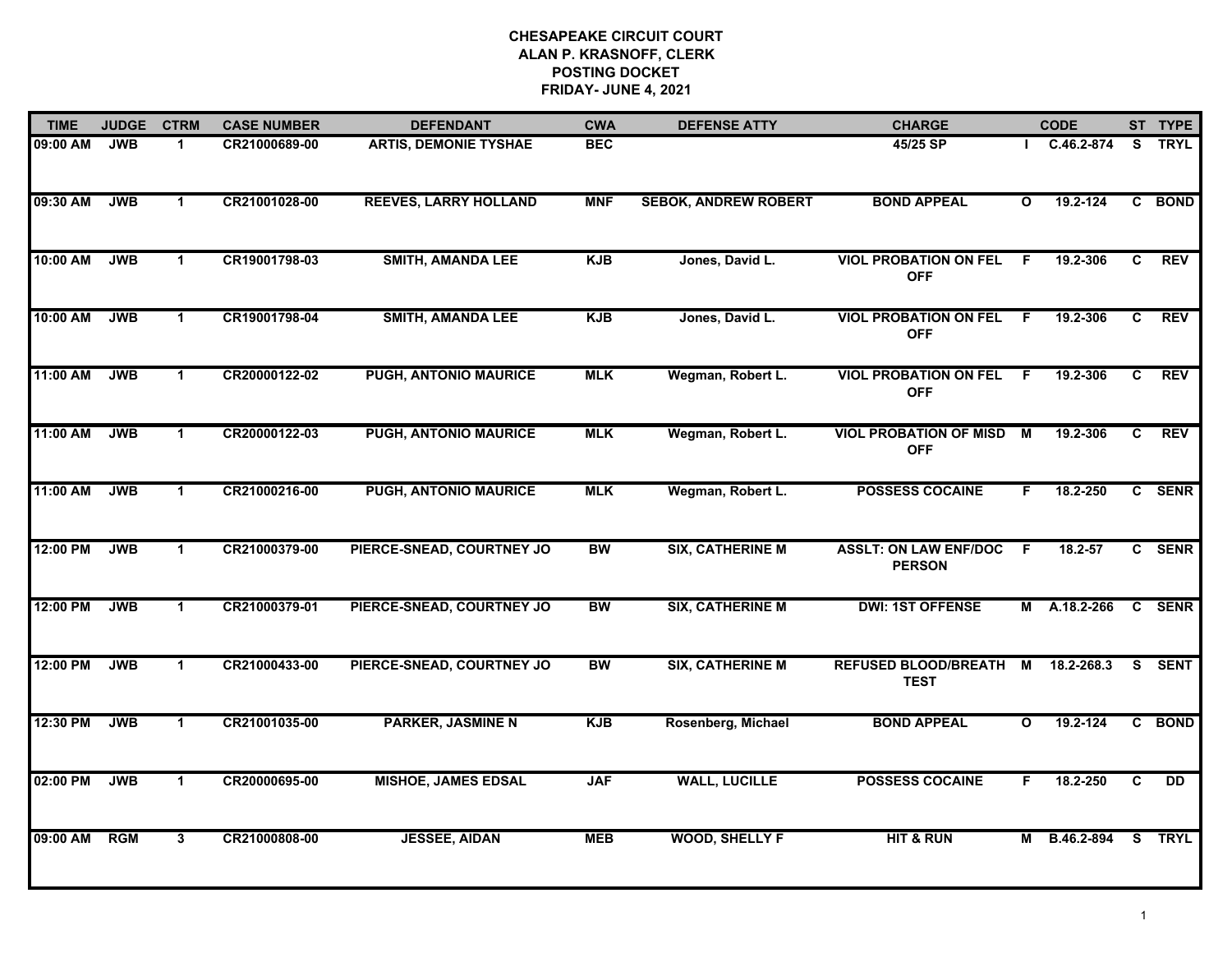| <b>TIME</b>  | <b>JUDGE</b> | <b>CTRM</b>             | <b>CASE NUMBER</b> | <b>DEFENDANT</b>                 | <b>CWA</b> | <b>DEFENSE ATTY</b>         | <b>CHARGE</b>                                |     | <b>CODE</b> | ST TYPE       |
|--------------|--------------|-------------------------|--------------------|----------------------------------|------------|-----------------------------|----------------------------------------------|-----|-------------|---------------|
| 09:45 AM     | <b>RGM</b>   | 3                       | CR21000821-00      | <b>JOHNSON, EUGENE; III</b>      | <b>JLF</b> | <b>HERNANDEZ, DONNA</b>     | THREAT IN WRITING                            | F.  | 18.2-60     | C TRYL        |
| 10:30 AM     | RGM          | 3                       | CR21000777-00      | <b>MERRITT, JESSI CLARK</b>      | <b>DRT</b> | <b>SEBOK, ANDREW ROBERT</b> | <b>POSSESS COCAINE</b>                       | F.  | 18.2-250    | <b>B</b> PLEA |
| 10:30 AM     | <b>RGM</b>   | $\overline{3}$          | CR21000777-01      | <b>MERRITT, JESSI CLARK</b>      | <b>DRT</b> | <b>SEBOK, ANDREW ROBERT</b> | <b>POSSESS FENTANYL</b>                      | F.  | 18.2-250    | <b>B</b> PLEA |
| 11:00 AM     | <b>RGM</b>   | 3                       | CR20001158-04      | <b>LUTZ, HEATHER NICOLE</b>      | <b>SRD</b> | <b>WOODLEY, CORNELIA</b>    | <b>VIOL PROBATION ON FEL</b><br><b>OFF</b>   | -F  | 19.2-306    | C BOND        |
| 11:00 AM     | <b>RGM</b>   | $\mathbf{3}$            | CR20001158-05      | <b>LUTZ, HEATHER NICOLE</b>      | <b>SRD</b> | <b>WOODLEY, CORNELIA</b>    | <b>VIOL PROBATION ON FEL</b><br><b>OFF</b>   | F.  | 19.2-306    | C BOND        |
| 11:00 AM RGM |              | $\mathbf{3}$            | CR20001158-06      | <b>LUTZ, HEATHER NICOLE</b>      | <b>SRD</b> | <b>WOODLEY, CORNELIA</b>    | <b>VIOL PROBATION ON FEL F</b><br><b>OFF</b> |     | 19.2-306    | C BOND        |
| 11:00 AM     | <b>RGM</b>   | $\mathbf{3}$            | CR20001158-07      | <b>LUTZ, HEATHER NICOLE</b>      | <b>SRD</b> | <b>WOODLEY, CORNELIA</b>    | <b>VIOL PROBATION ON FEL</b><br><b>OFF</b>   | F   | 19.2-306    | C BOND        |
| 09:30 AM     | ST           | $\overline{\mathbf{4}}$ | CR01A03017-02      | <b>DRUMMOND, FREDDIE ANTWON</b>  |            |                             | <b>VIOL PROBATION ON FEL F</b><br><b>OFF</b> |     | 19.2-306    | <b>ADAT</b>   |
| 09:30 AM     | <b>SJT</b>   | 4                       | CR02A00459-02      | <b>DRUMMOND, FREDDIE ANTWON</b>  |            |                             | <b>VIOL PROBATION ON FEL</b><br><b>OFF</b>   | -F  | 19.2-306    | <b>ADAT</b>   |
| 09:30 AM     | ST           | 4                       | CR16002186-04      | <b>FLOOD, TERRELL KELLEY</b>     |            | FIORELLA, EDWARD A; JR      | <b>VIOL PROBATION ON FEL F</b><br><b>OFF</b> |     | 19.2-306    | C ADAT        |
| 09:30 AM     | ST           | 4                       | CR16002186-05      | <b>FLOOD, TERRELL KELLEY</b>     |            | FIORELLA, EDWARD A; JR      | <b>VIOL PROBATION ON FEL</b><br><b>OFF</b>   | - F | 19.2-306    | C ADAT        |
| 09:30 AM     | SJT          | 4                       | CR17000868-02      | <b>LOUIS, MARCUS LAMBERT; JR</b> |            |                             | <b>VIOL PROBATION ON FEL</b><br><b>OFF</b>   | - F | 19.2-306    | C ADAT        |
| 09:30 AM     | SJT          | 4                       | CR17000868-03      | <b>LOUIS, MARCUS LAMBERT; JR</b> |            |                             | <b>VIOL PROBATION ON FEL</b><br><b>OFF</b>   | - F | 19.2-306    | C ADAT        |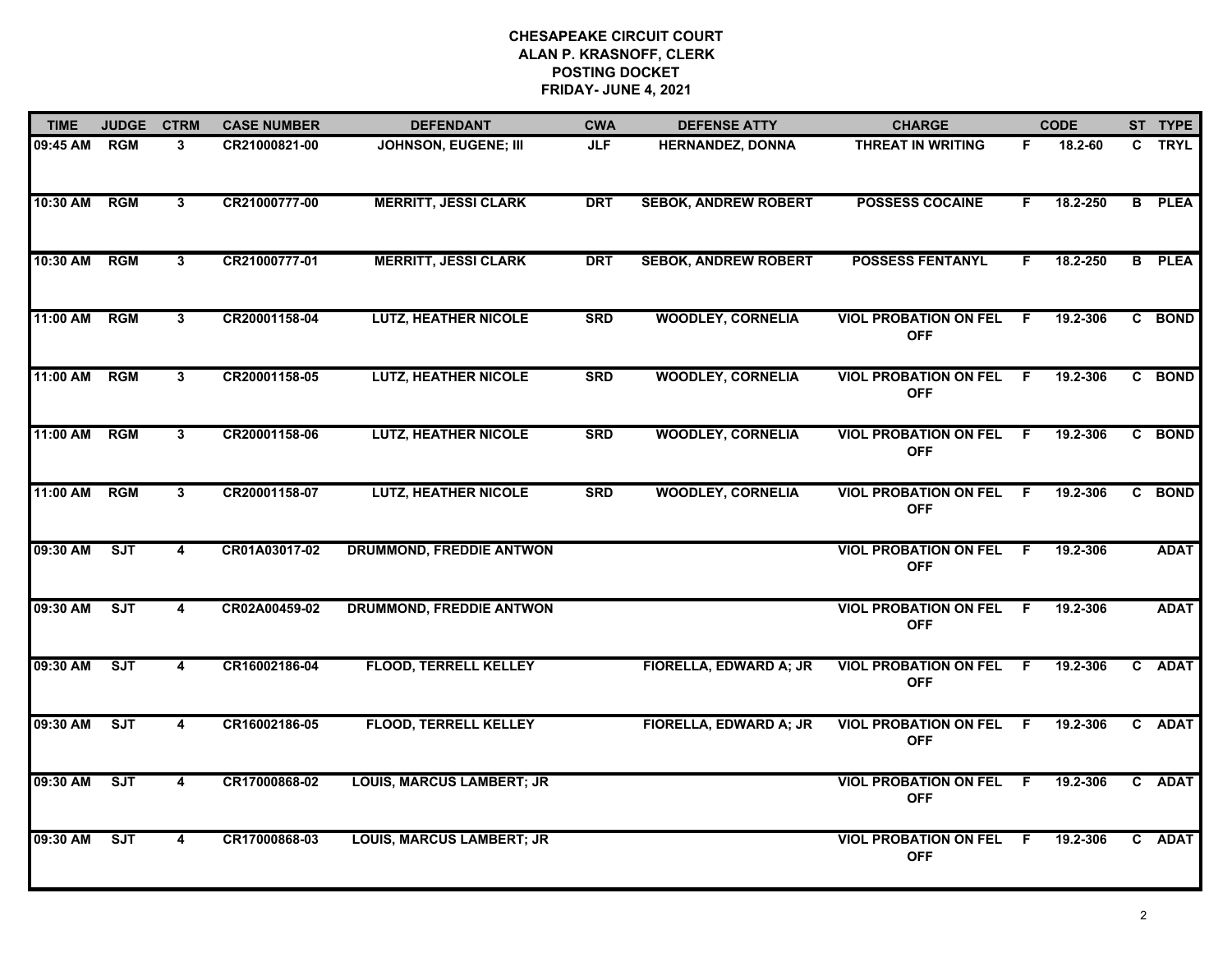| <b>TIME</b> | <b>JUDGE</b> | <b>CTRM</b>             | <b>CASE NUMBER</b> | <b>DEFENDANT</b>             | <b>CWA</b> | <b>DEFENSE ATTY</b>                              | <b>CHARGE</b>                                                   |    | <b>CODE</b>  |   | ST TYPE       |
|-------------|--------------|-------------------------|--------------------|------------------------------|------------|--------------------------------------------------|-----------------------------------------------------------------|----|--------------|---|---------------|
| 09:30 AM    | SJT          | 4                       | CR21000968-00      | <b>WALKER, JACORI LAMONT</b> | <b>DAW</b> | TALIAFERRO, WILLIAM L; JR                        | <b>MONEY LAUNDERING</b>                                         |    | F 18.2-246.3 |   | <b>B</b> ADAT |
| 09:30 AM    | <b>SJT</b>   | 4                       | CR21000968-01      | <b>WALKER, JACORI LAMONT</b> | <b>DAW</b> | TALIAFERRO, WILLIAM L; JR COMPUTER FRAUD >=\$500 |                                                                 | -F | 18.2-152.3   |   | <b>B</b> ADAT |
| 09:30 AM    | SJT          | 4                       | CR21000968-02      | <b>WALKER, JACORI LAMONT</b> | <b>DAW</b> | <b>TALIAFERRO, WILLIAM L; JR</b>                 | <b>MONEY LAUNDERING</b>                                         | F. | 18.2-246.3   |   | <b>B</b> ADAT |
| 09:30 AM    | <b>SJT</b>   | $\overline{\mathbf{4}}$ | CR21000968-03      | <b>WALKER, JACORI LAMONT</b> | <b>DAW</b> |                                                  | TALIAFERRO, WILLIAM L; JR IDENTY THFT: FINANC LOSS F<br>> \$500 |    | 18.2-186.3   | B | <b>ADAT</b>   |
| 09:30 AM    | SJT          | 4                       | CR21000968-04      | <b>WALKER, JACORI LAMONT</b> | <b>DAW</b> | TALIAFERRO, WILLIAM L; JR                        | <b>OBTAIN MONEY FALSE</b><br><b>PRET &gt;=\$500</b>             | F. | 18.2-178     |   | <b>B</b> ADAT |
| 09:30 AM    | SJT          | $\overline{\mathbf{4}}$ | CR21000968-05      | <b>WALKER, JACORI LAMONT</b> | <b>DAW</b> |                                                  | TALIAFERRO, WILLIAM L; JR IDENTY THFT: FINANC LOSS F<br>> \$500 |    | 18.2-186.3   | B | <b>ADAT</b>   |
| 09:30 AM    | ST           | 4                       | CR21000968-06      | <b>WALKER, JACORI LAMONT</b> | <b>DAW</b> | <b>TALIAFERRO, WILLIAM L; JR</b>                 | <b>FORGE CHECK</b>                                              | F. | 18.2-172     |   | <b>B</b> ADAT |
| 09:30 AM    | ST           | 4                       | CR21000968-07      | <b>WALKER, JACORI LAMONT</b> | <b>DAW</b> |                                                  | TALIAFERRO, WILLIAM L; JR UTTER FORGED DOCUMENT F               |    | 18.2-172     |   | <b>B</b> ADAT |
| 09:30 AM    | <b>SJT</b>   | 4                       | CR21000968-08      | <b>WALKER, JACORI LAMONT</b> | <b>DAW</b> | TALIAFERRO, WILLIAM L; JR COMPUTER FRAUD >=\$500 |                                                                 | -F | 18.2-152.3   |   | <b>B</b> ADAT |
| 09:30 AM    | ST           | 4                       | CR21000968-09      | <b>WALKER, JACORI LAMONT</b> | <b>DAW</b> |                                                  | TALIAFERRO, WILLIAM L; JR COMPUTER FRAUD >=\$500 F              |    | 18.2-152.3   |   | <b>B</b> ADAT |
| 09:30 AM    | ST           | 4                       | CR21000968-10      | <b>WALKER, JACORI LAMONT</b> | <b>DAW</b> | <b>TALIAFERRO, WILLIAM L; JR</b>                 | <b>MONEY LAUNDERING</b>                                         | F. | 18.2-246.3   | B | <b>ADAT</b>   |
| 09:30 AM    | ST           | 4                       | CR21000968-11      | <b>WALKER, JACORI LAMONT</b> | <b>DAW</b> | <b>TALIAFERRO, WILLIAM L; JR</b>                 | <b>OBTAIN MONEY FALSE</b><br><b>PRET &gt;=\$500</b>             | F. | 18.2-178     |   | <b>B</b> ADAT |
| 09:30 AM    | <b>SJT</b>   | 4                       | CR21000968-12      | <b>WALKER, JACORI LAMONT</b> | <b>DAW</b> |                                                  | TALIAFERRO, WILLIAM L; JR IDENTY THFT: FINANC LOSS F<br>> \$500 |    | 18.2-186.3   | В | <b>ADAT</b>   |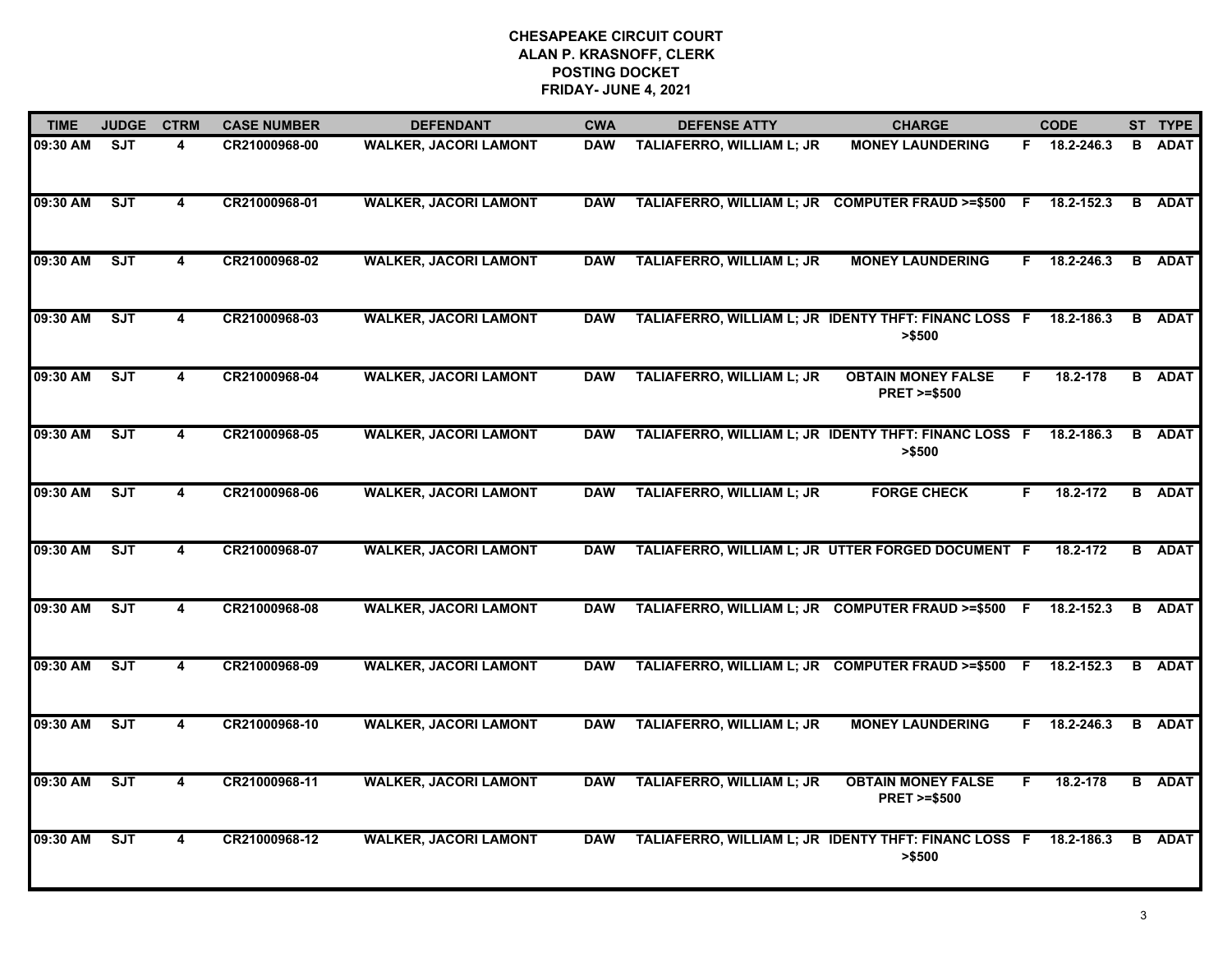| <b>TIME</b> | <b>JUDGE</b> | <b>CTRM</b>             | <b>CASE NUMBER</b> | <b>DEFENDANT</b>                   | <b>CWA</b> | <b>DEFENSE ATTY</b>         | <b>CHARGE</b>                                       |     | <b>CODE</b> |                | ST TYPE       |
|-------------|--------------|-------------------------|--------------------|------------------------------------|------------|-----------------------------|-----------------------------------------------------|-----|-------------|----------------|---------------|
| 09:30 AM    | SJT          | 4                       | CR21000968-13      | <b>WALKER, JACORI LAMONT</b>       | <b>DAW</b> | TALIAFERRO, WILLIAM L; JR   | <b>OBTAIN MONEY FALSE</b><br><b>PRET &gt;=\$500</b> | F.  | 18.2-178    | B              | <b>ADAT</b>   |
| 09:30 AM    | ST           | 4                       | CR21000202-01      | <b>WHITFIELD, RUSSELL A</b>        | <b>KAM</b> | <b>STEVENSON, LAKISHI</b>   | RAPE: BY FORCE/THREAT F                             |     | 18.2-61     |                | <b>TBS</b>    |
| 11:30 AM    | <b>SJT</b>   | $\overline{\mathbf{4}}$ | CR14001030-03      | <b>MCFRAZIER, RAHSHEL MONIQUE</b>  | <b>JAF</b> | <b>WINSTEAD, FAITH SHAW</b> | <b>VIOL PROBATION ON FEL</b><br><b>OFF</b>          | - F | 19.2-306    |                | C BOND        |
| 01:15 PM    | <b>SJT</b>   | 4                       | CR20000202-06      | <b>MARTINEZ, JAMIE ALEXANDER</b>   | <b>DRT</b> | Jones, David L.             | <b>VIOL PROBATION ON FEL</b><br><b>OFF</b>          | - F | 19.2-306    | C              | <b>REV</b>    |
| 01:15 PM    | ST           | $\overline{\mathbf{4}}$ | CR20000202-07      | <b>MARTINEZ, JAMIE ALEXANDER</b>   | <b>DRT</b> | Jones, David L.             | <b>VIOL PROBATION OF MISD</b><br><b>OFF</b>         | М   | 19.2-306    | C              | <b>REV</b>    |
| 02:00 PM    | SJT          | 4                       | CR16001845-02      | <b>KNIGHT, TANISHA TRIANA</b>      | <b>JAF</b> | <b>WALL, LUCILLE</b>        | <b>VIOL PROBATION ON FEL</b><br><b>OFF</b>          | - F | 19.2-306    | C.             | TBS           |
| 02:00 PM    | SJT          | $\overline{\mathbf{4}}$ | CR19002080-00      | <b>LOPEZ FLORES, EDUIN ANTONIO</b> | <b>KJB</b> | <b>CROOK, HEATHER BUYRN</b> | <b>POSSESS</b><br><b>METHAMPHETAMINE</b>            | F.  | 18.2-250    | $\overline{c}$ | DD            |
| 02:30 PM    | SJT          | 4                       | CR15000147-02      | <b>MOURAN, JAMES THOMAS</b>        | <b>KJB</b> | Ireland, Elizabeth D.       | <b>VIOL PROBATION ON FEL</b><br><b>OFF</b>          | -F  | 19.2-306    | C              | <b>REV</b>    |
| 03:00 PM    | SJT          | 4                       | CR20000994-00      | <b>SCHERBINSKI, KATELIN NICOLE</b> | <b>DRT</b> | <b>SPARTZ, SARA</b>         | PETIT LARCENY 3RD+ OFF F                            |     | 18.2-96     |                | <b>B</b> PLEA |
| 09:00 AM    | <b>TSW</b>   | 5                       | CR20001818-00      | <b>MORROW, ANN MARIE</b>           | <b>BW</b>  | <b>WOODLEY, CORNELIA</b>    | EMBEZZLEMENT >=\$500                                | F.  | 18.2-111    |                | <b>B</b> SENR |
| 09:30 AM    | <b>TSW</b>   | 5                       | CR18001599-01      | <b>PARKER, JERMALE ANTIONE</b>     | <b>BW</b>  | Black, Hugh E.; III         | VIOL GOOD BEHAV ON FEL F<br><b>OFF</b>              |     | 19.2-306    | C              | <b>REV</b>    |
| 10:00 AM    | <b>TSW</b>   | $5\overline{5}$         | CR20000855-00      | <b>OLNEY, JASON RICHARD</b>        | <b>SPP</b> | Black, Hugh E.; III         | STRANGLE:WOUND/INJURY F<br><b>RESULTS</b>           |     | 18.2-51.6   |                | <b>B</b> TRYL |
| 10:00 AM    | <b>TSW</b>   | 5                       | CR20000855-01      | <b>OLNEY, JASON RICHARD</b>        | <b>SPP</b> | Black, Hugh E.; III         | <b>ABDUCT BY</b><br><b>FORCE/INTIMIDATION</b>       | F   | $18.2 - 47$ |                | <b>B</b> TRYL |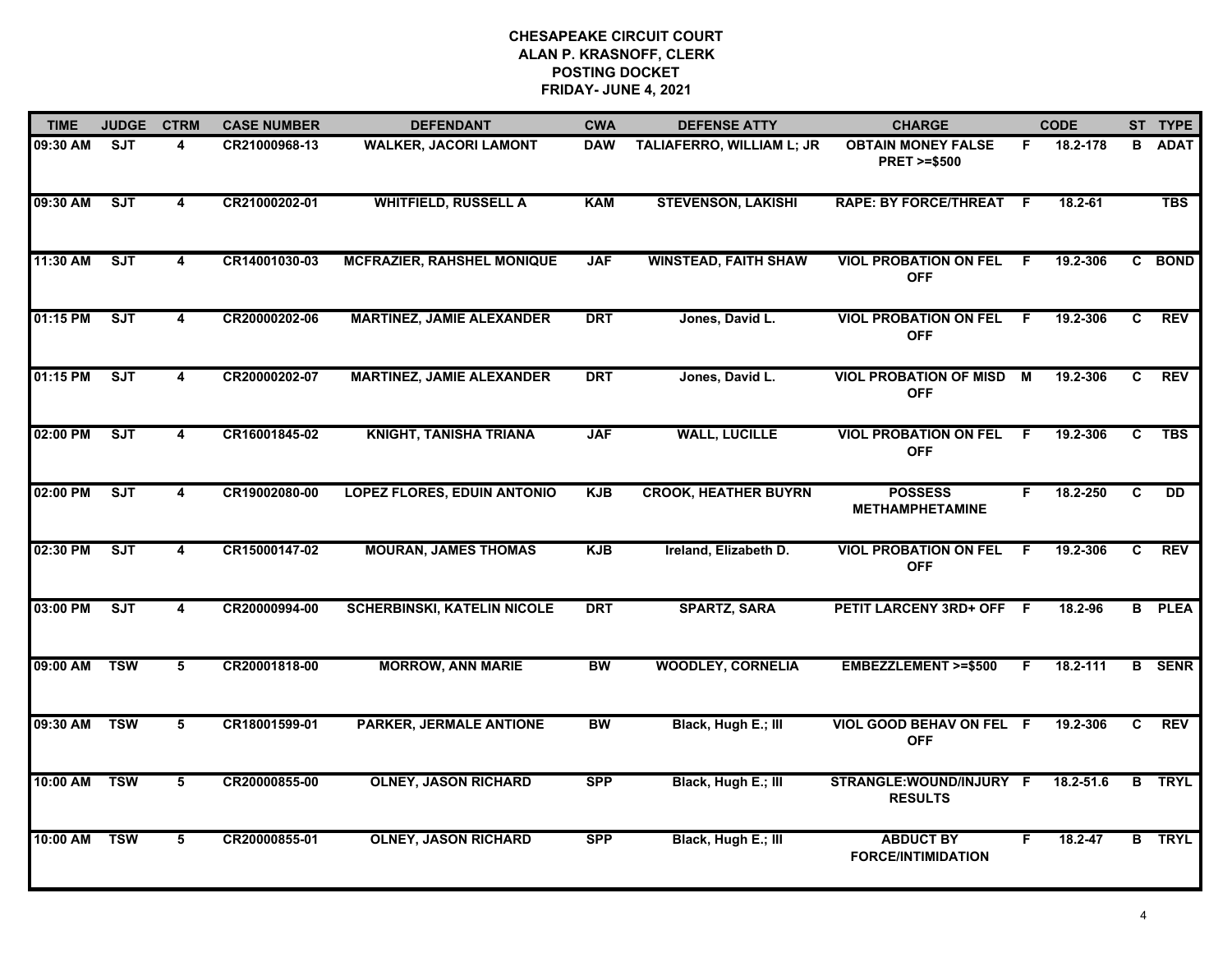| <b>TIME</b>   | <b>JUDGE</b> | <b>CTRM</b>     | <b>CASE NUMBER</b> | <b>DEFENDANT</b>                 | <b>CWA</b> | <b>DEFENSE ATTY</b>         | <b>CHARGE</b>                                       |    | <b>CODE</b> |                         | ST TYPE       |
|---------------|--------------|-----------------|--------------------|----------------------------------|------------|-----------------------------|-----------------------------------------------------|----|-------------|-------------------------|---------------|
| 10:00 AM      | <b>TSW</b>   | 5               | CR20000855-02      | <b>OLNEY, JASON RICHARD</b>      | <b>SPP</b> | Black, Hugh E.; III         | <b>ASSAULT &amp; BATTERY-FAM M</b><br><b>MEMBER</b> |    | 18.2-57.2   | B                       | <b>TRYL</b>   |
| 03:00 PM      | <b>TSW</b>   | $5\overline{)}$ | CR21000231-00      | <b>CRADLE, LAMONT V</b>          | <b>MEB</b> | Black, Hugh E.; III         | <b>FAIL TO OBEY TRAFFIC</b><br><b>SIGNAL</b>        |    | 46.2-833    | $\overline{\mathbf{s}}$ | <b>PLEA</b>   |
| 09:00 AM      | <b>MATA</b>  | $\overline{6}$  | CR19001828-02      | <b>COLEMAN, SYLVER</b>           | <b>JAF</b> | <b>Mason, Sharon Butler</b> | <b>VIOL PROBATION ON FEL</b><br><b>OFF</b>          | F. | 19.2-306    | $\overline{\mathbf{B}}$ | <b>REV</b>    |
| 09:00 AM      | <b>MATA</b>  | 6               | CR19001828-03      | <b>COLEMAN, SYLVER</b>           | <b>JAF</b> | <b>Mason, Sharon Butler</b> | <b>VIOL PROBATION OF MISD</b><br><b>OFF</b>         | М  | 19.2-306    | в                       | <b>REV</b>    |
| 09:00 AM      | <b>MATA</b>  | 6               | CR21000183-01      | <b>COLEMAN, SYLVER LEI</b>       | <b>JAF</b> | <b>CROOK, HEATHER BUYRN</b> | <b>POSSESS</b><br><b>METHAMPHETAMINE</b>            | F. | 18.2-250    |                         | <b>B</b> SENR |
| 09:30 AM MATA |              | 6               | CR21000321-00      | <b>ARNOLD, WILLIAM SHELTON</b>   | <b>DRT</b> | <b>WINSTEAD, FAITH SHAW</b> | SHOPLIFT >\$500                                     | F. | 18.2-103    | $\mathbf{c}$            | <b>PLEA</b>   |
| 09:30 AM      | <b>MATA</b>  | 6               | CR21000321-01      | <b>ARNOLD, WILLIAM SHELTON</b>   | <b>DRT</b> | <b>WINSTEAD, FAITH SHAW</b> | PETIT LARCENY 3RD+ OFF F                            |    | 18.2-96     | $\mathbf{c}$            | <b>PLEA</b>   |
| 09:30 AM      | <b>MATA</b>  | $\overline{6}$  | CR21000321-02      | <b>ARNOLD, WILLIAM SHELTON</b>   | <b>DRT</b> | <b>WINSTEAD, FAITH SHAW</b> | PETIT LARCENY 3RD+ OFF F                            |    | 18.2-96     |                         | C PLEA        |
| 10:00 AM      | <b>MATA</b>  | 6               | CR21000394-00      | <b>HATCH, SHANNON LOUISE</b>     | <b>DRT</b> | <b>CLINE, SHAWN M</b>       | <b>POSSESS COCAINE</b>                              | F. | 18.2-250    | B                       | <b>PLEA</b>   |
| 10:00 AM      | <b>MATA</b>  | 6               | CR21000394-01      | <b>HATCH, SHANNON LOUISE</b>     | <b>DRT</b> | <b>CLINE, SHAWN M</b>       | <b>UNAUTH USE OF MTR VEH F</b><br>> \$500           |    | A.18.2-102  | B                       | <b>PLEA</b>   |
| 10:00 AM MATA |              | 6               | CR21000394-02      | <b>HATCH, SHANNON LOUISE</b>     | <b>DRT</b> | <b>CLINE, SHAWN M</b>       | <b>GRAND LARCENY &gt;=\$500</b>                     | -F | 18.2-95     |                         | <b>B</b> PLEA |
| 10:30 AM      | <b>MATA</b>  | $\overline{6}$  | CR20001312-00      | <b>LAWRENCE, KEITH DOUGLAS</b>   | <b>BW</b>  | Jones, David L.             | <b>CARRY CONCEALED</b><br><b>WEAPON 2 OFF</b>       | F. | 18.2-308    |                         | <b>B</b> SENR |
| 11:00 AM      | <b>MATA</b>  | $\overline{6}$  | CR21000702-00      | <b>LAWRENCE, RASHAWN TAMEKIA</b> | <b>DRT</b> | <b>BOUCHARD, JULIAN</b>     | <b>GRND LARCENY: &gt;=\$500</b><br><b>NOT PERSN</b> | F. | 18.2-95     |                         | C PLEA        |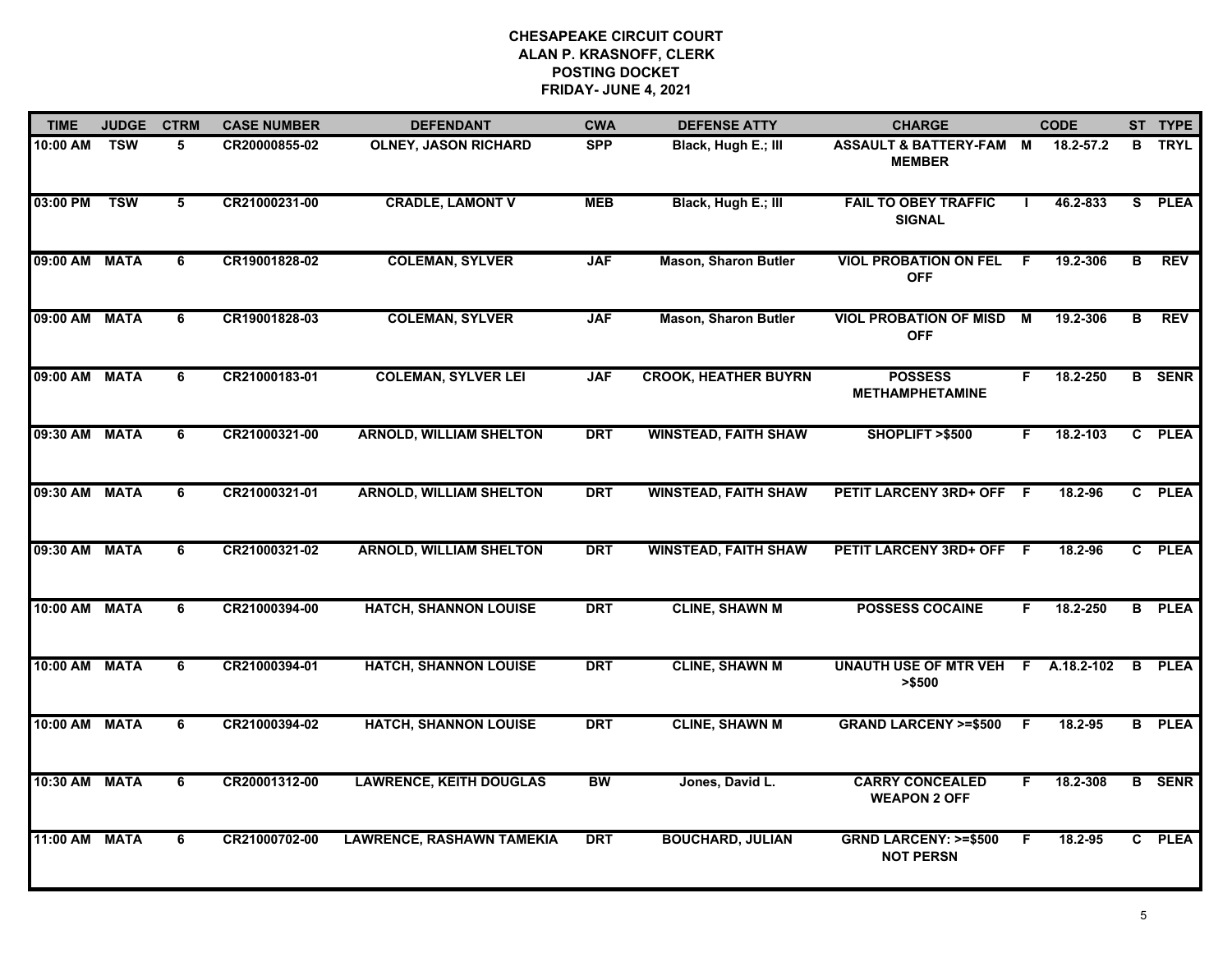| <b>TIME</b> | <b>JUDGE</b> | <b>CTRM</b> | <b>CASE NUMBER</b> | <b>DEFENDANT</b>                     | <b>CWA</b> | <b>DEFENSE ATTY</b>     | <b>CHARGE</b>                                       |     | <b>CODE</b> | <b>ST</b>    | <b>TYPE</b> |
|-------------|--------------|-------------|--------------------|--------------------------------------|------------|-------------------------|-----------------------------------------------------|-----|-------------|--------------|-------------|
| 11:00 AM    | <b>MATA</b>  | 6           | CR21000702-01      | <b>LAWRENCE, RASHAWN TAMEKIA</b>     | <b>DRT</b> | <b>BOUCHARD, JULIAN</b> | <b>PETIT LARCENY: 3RD+</b><br><b>OFFENSE</b>        | F.  | 18.2-104    | C.           | <b>PLEA</b> |
| 11:00 AM    | <b>MATA</b>  | 6           | CR21000702-02      | <b>LAWRENCE, RASHAWN TAMEKIA</b>     | <b>DRT</b> | <b>BOUCHARD, JULIAN</b> | <b>GRND LARCENY: &gt;=\$500</b><br><b>NOT PERSN</b> | F.  | 18.2-95     | $\mathbf{c}$ | <b>PLEA</b> |
| 11:00 AM    | <b>MATA</b>  | 6           | CR21000702-03      | <b>LAWRENCE, RASHAWN TAMEKIA</b>     | <b>DRT</b> | <b>BOUCHARD, JULIAN</b> | <b>PETIT LARCENY 3RD+</b><br><b>OFFENSE</b>         | F.  | 18.2-96     | C.           | <b>PLEA</b> |
| 11:30 AM    | <b>MATA</b>  | 6           | CR20001845-00      | RUFFIN, LASONYA RAQUEL JARVIS        | <b>DRT</b> | <b>HERNANDEZ, DONNA</b> | <b>PETIT LARCENY 3RD+ OFF</b>                       | - F | 18.2-96     | в            | <b>TRYL</b> |
| 11:30 AM    | <b>MATA</b>  | 6           | CR20001845-01      | <b>RUFFIN, LASONYA RAQUEL JARVIS</b> | <b>DRT</b> |                         | <b>FTA:TRIAL</b>                                    | М   | 18.2-456    |              | <b>SC</b>   |
| 01:30 PM    | <b>MATA</b>  | 6           | CR20001898-00      | <b>HOSKINS, ERIC ANTONIO</b>         | <b>BW</b>  | Gilchrist, Kurt A.      | <b>POSSESS HYDROCODONE</b>                          | -F  | 18.2-250    | В            | <b>TRYL</b> |